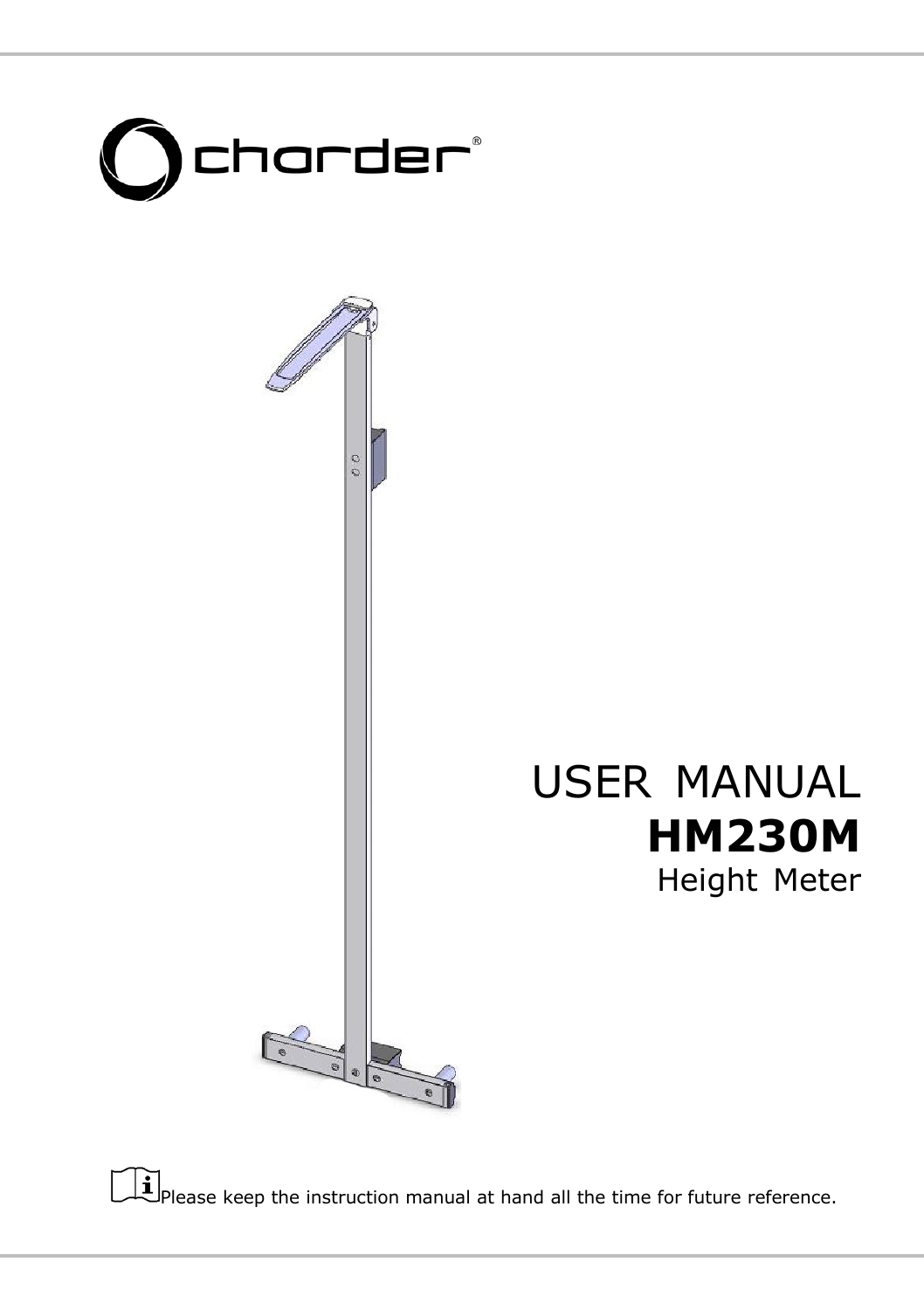### **Explanation of Graphic Symbols on Label/Packaging**

|            | Caution, consult<br>accompanying documents<br>before use                                            | <b>REP</b><br>EC   | Authorized<br>representative in the<br>European Community                                                          |
|------------|-----------------------------------------------------------------------------------------------------|--------------------|--------------------------------------------------------------------------------------------------------------------|
|            | Manufacturer of medical<br>device                                                                   | $\epsilon$<br>2460 | Indicates that device<br>conforms to Regulation<br>(EU) 2017/745. Four<br>digit number refers to<br>Notified Body. |
|            | Manufacturing year of<br>medical device                                                             |                    | Indicates that device is<br>a medical device                                                                       |
| REF        | Device catalogue number                                                                             | <b>SN</b>          | Serial number                                                                                                      |
| <b>LOT</b> | Manufacturer's batch or lot<br>number                                                               | UDI                | Unique Device Identifier                                                                                           |
|            | Carefully read user manual<br>before installation and usage,<br>and follow instructions for<br>use. |                    |                                                                                                                    |

#### **Copyright Notice Charder Electronic Co., Ltd.**

No.103, Guozhong Rd., Dali Dist., Taichung City 41262 Taiwan Tel: +886-4-2406 3766 Fax: +886-4-2406 5612 Website: www.chardermedical.com E-mail: info\_cec@charder.com.tw

Copyright© Charder Electronic Co., Ltd. All rights reserved.

This user manual is protected by international copyright law. All content is licensed, and usage is subject to written authorization from Charder Electronic Co., Ltd. (hereinafter Charder) Charder is not liable for any damage caused by a failure to adhere to requirements stated in this manual. Charder reserves the right to correct misprints in the manual without prior notice, and modify the exterior of the device for quality purposes without customer consent.



Charder Electronic Co., Ltd. No. 103, Guozhong Rd., Dali Dist., Taichung City, 41262 Taiwan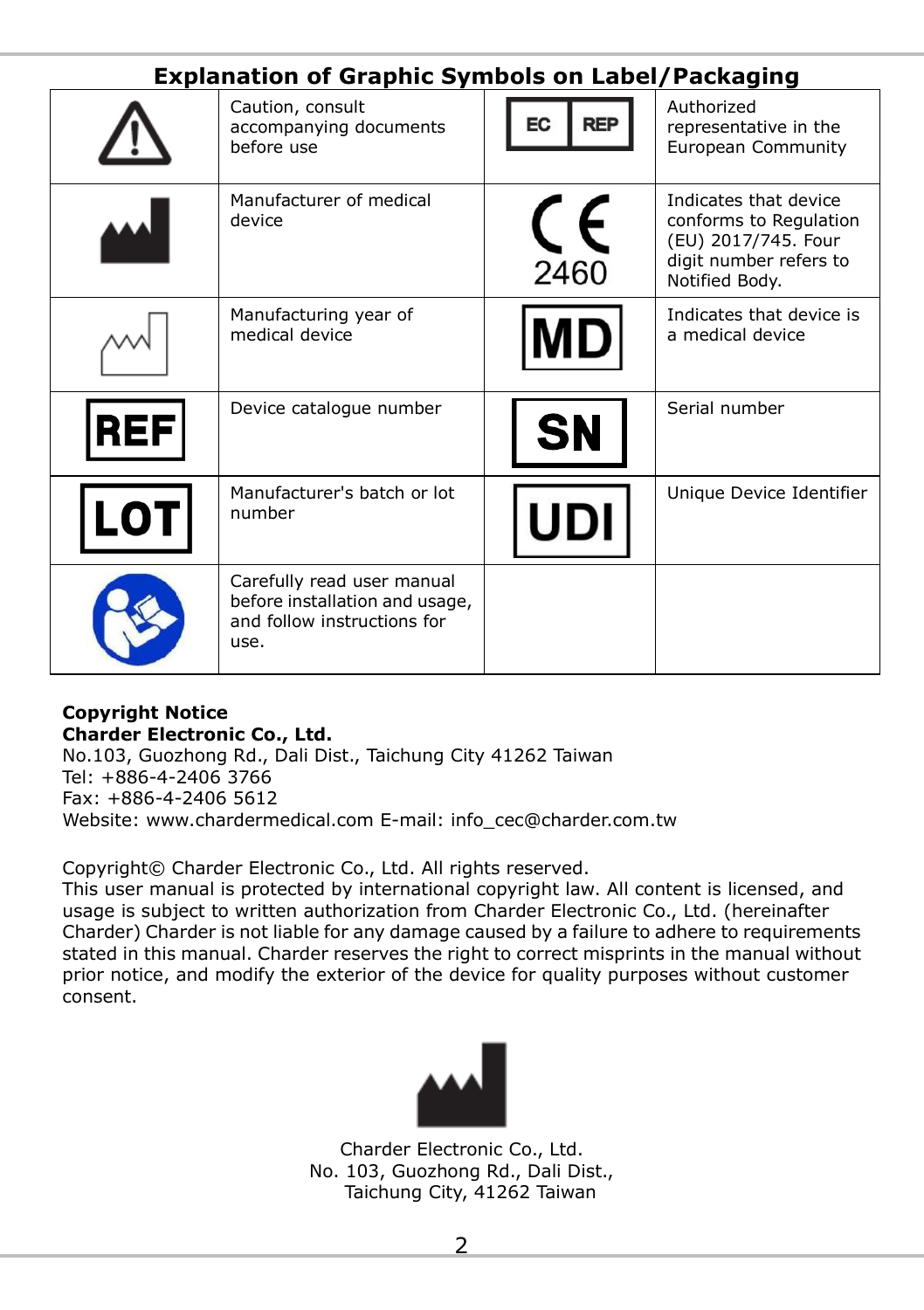# **CONTENTS**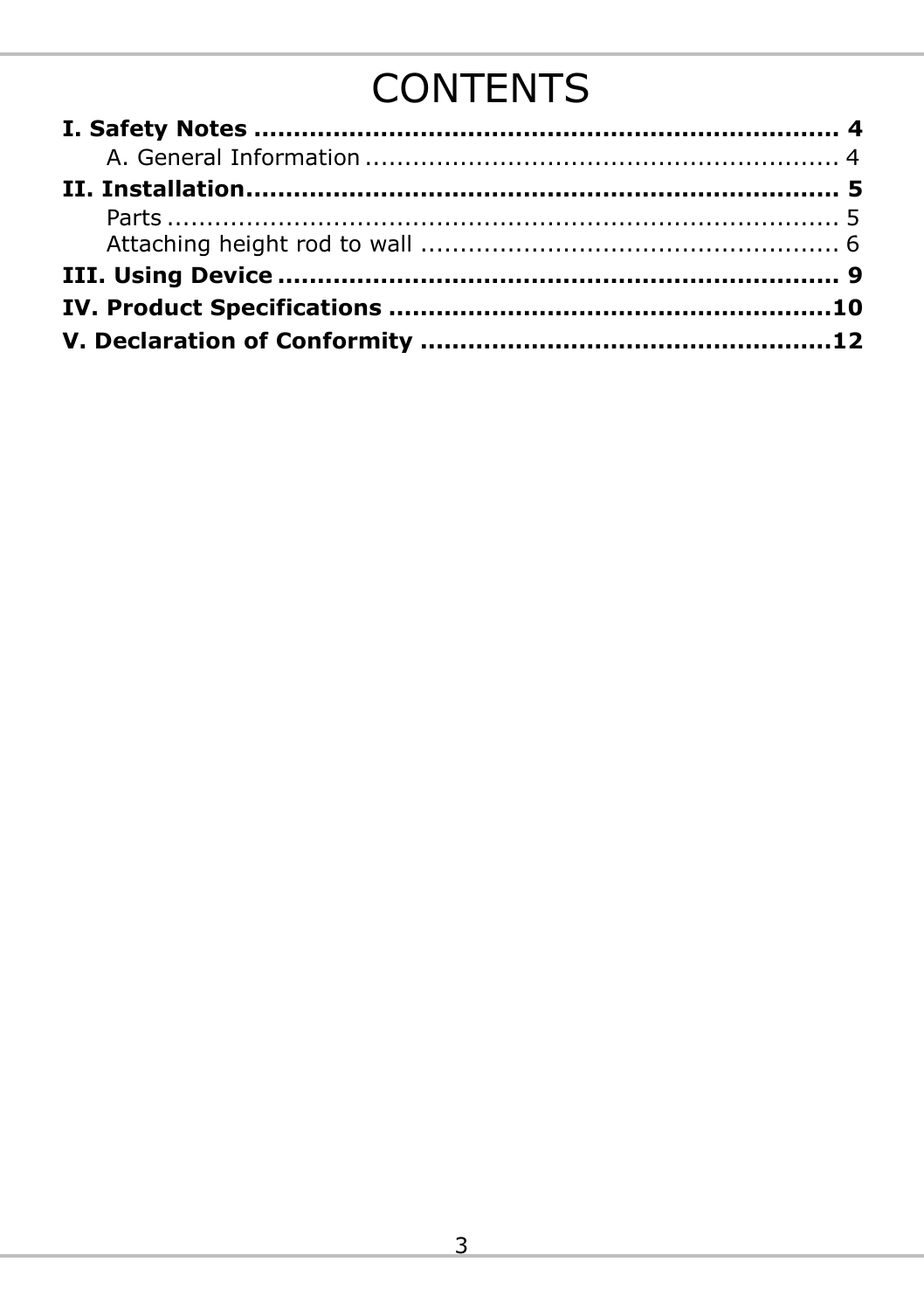<span id="page-3-0"></span>

#### <span id="page-3-1"></span>**A. General Information**

Thank you for choosing this Charder Medical device. It is designed to be easy and straightforward to operate, but if you encounter any problems not addressed in this manual, please contact your local Charder service partner.

Before beginning operation of the device, please read this user manual carefully, and keep it in a safe place for reference. It contains important instructions regarding installation, proper usage, and maintenance.

#### **Intended Use**

This device is intended to measure the height of subjects, for diagnosis of height-related issues by professionals.

#### **General Handling**

 Ensure all parts are properly locked and tightened before operating the device.

#### **Safety Instructions**

Expected service life: 5 years.

#### **Cleaning**

Device surface should be cleaned using alcohol-based wipes. Corrosive cleansing liquids should not be used. Pressure-washers should not be used.

#### **Warranty/Liability**

- $\blacksquare$  The period of warranty shall be eighteen (18) months, beginning on the date of purchase. Please retain your receipt as proof of purchase.
- No responsibility shall be accepted for damage caused through any of the following reasons: unsuitable or improper storage or use, incorrect installation or commissioning by the owner or third parties, natural wear and tear, changes or modifications, incorrect or negligent handling.

#### **Incident Reporting**

 Any serious incident that has occurred in relation to the device should be reported to the manufacturer, EU representative (if device is used in EU member state), and competent authority of user/subject's member state.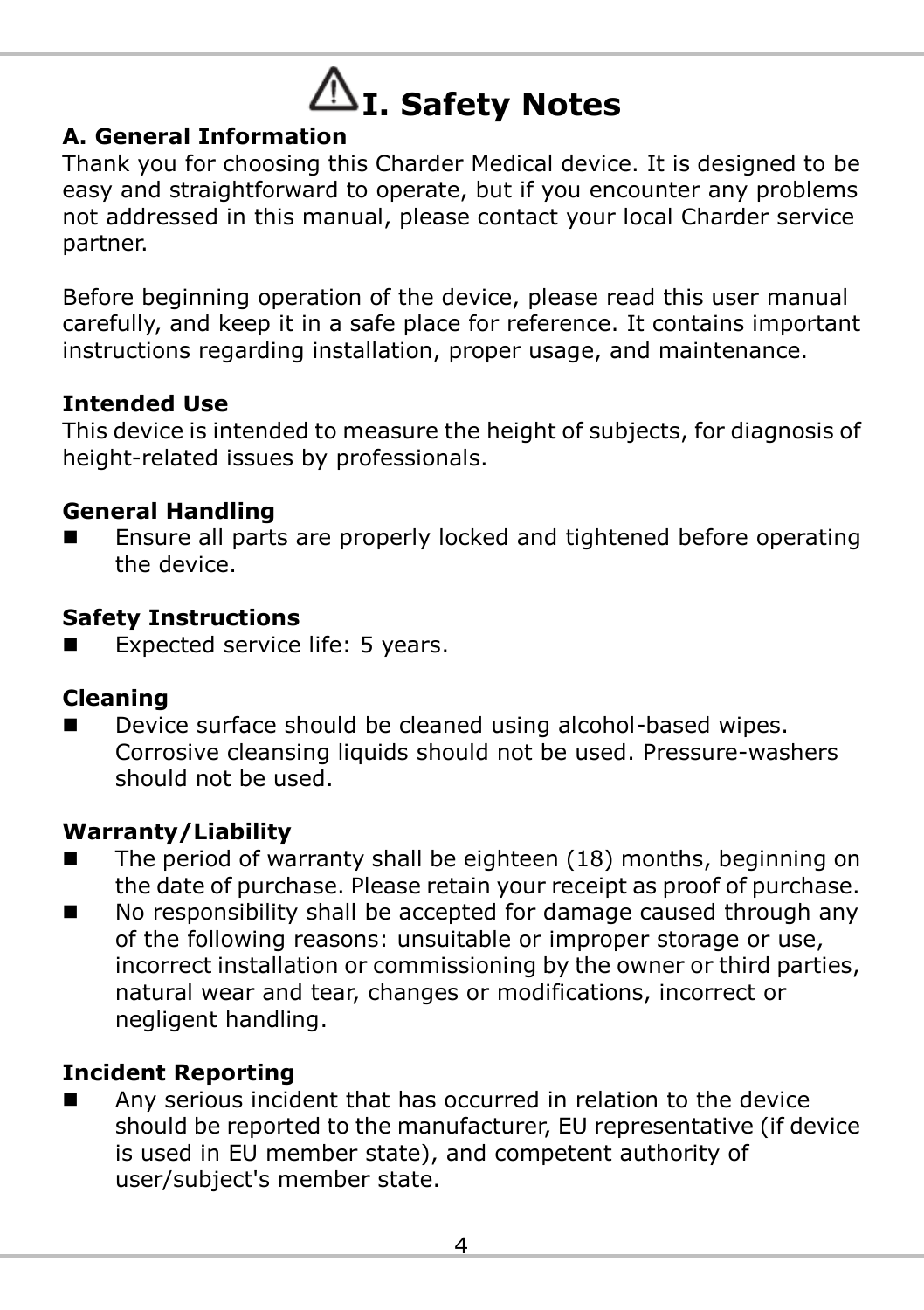## **II. Installation**

#### <span id="page-4-1"></span><span id="page-4-0"></span>**Parts**

| No.         | Component                |               |
|-------------|--------------------------|---------------|
| a           | Measuring rod            |               |
| b           | Screws to fix heel plate | 2             |
| $\mathbf c$ | Self-tapping screws for  | 3             |
|             | wall-mount block         |               |
| d           | Flat head screws to fix  | $\mathcal{P}$ |
|             | measuring rod on         |               |
|             | wall-mount block         |               |
| е           | Heel plate               | 2             |
|             | Plastic anchor           | 3             |
|             | Wall-mount block         | フ             |



 $\bullet$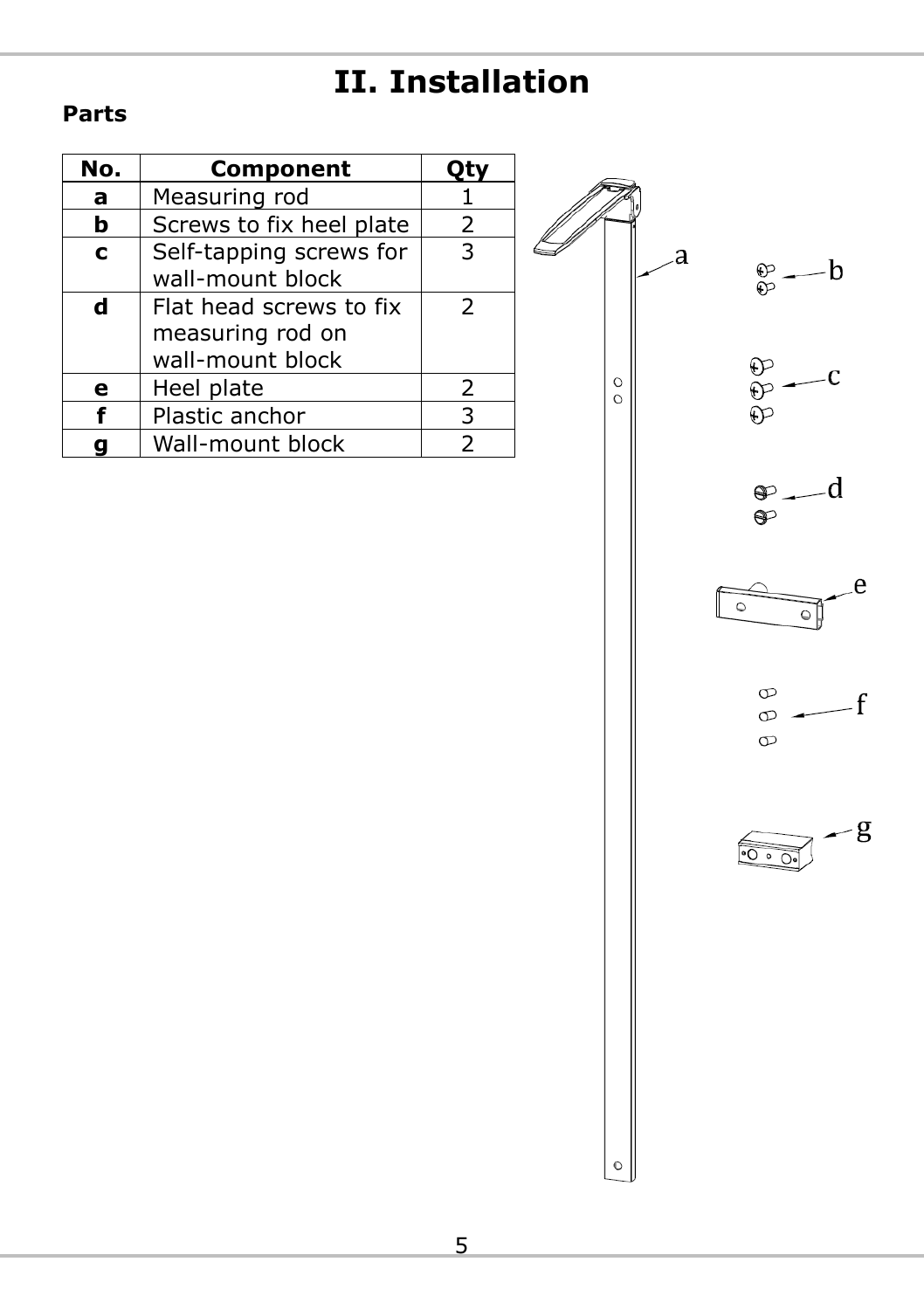#### <span id="page-5-0"></span>**Attaching height rod to wall**



1. Fully extend height rod 2. Fasten wall mount block using flat head screws

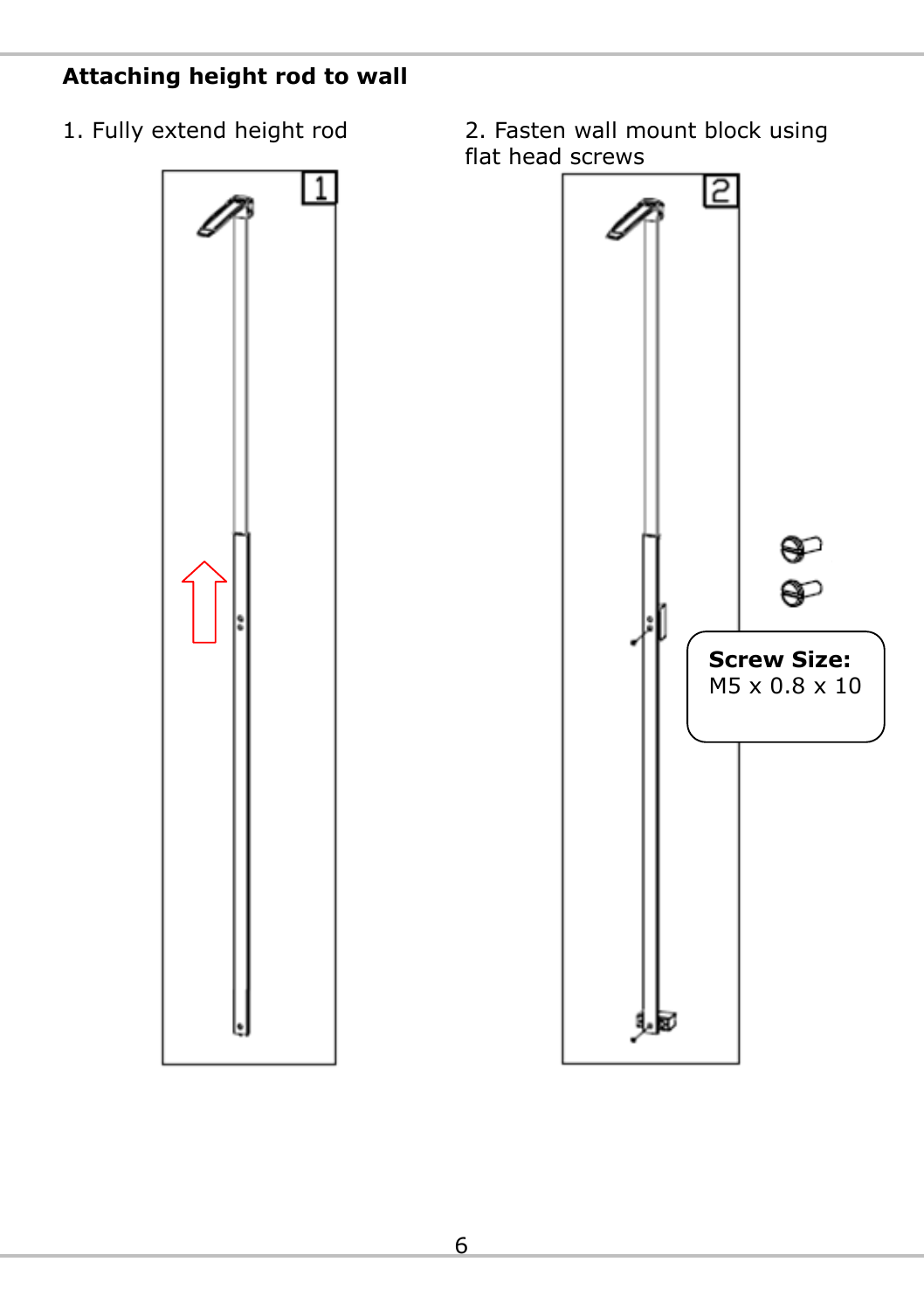3. Drill holes into wall, and insert plastic anchor into hole. Proceed to fasten self-tapping screw into the anchor.

4. Fasten heel plate (continue to next section for details)

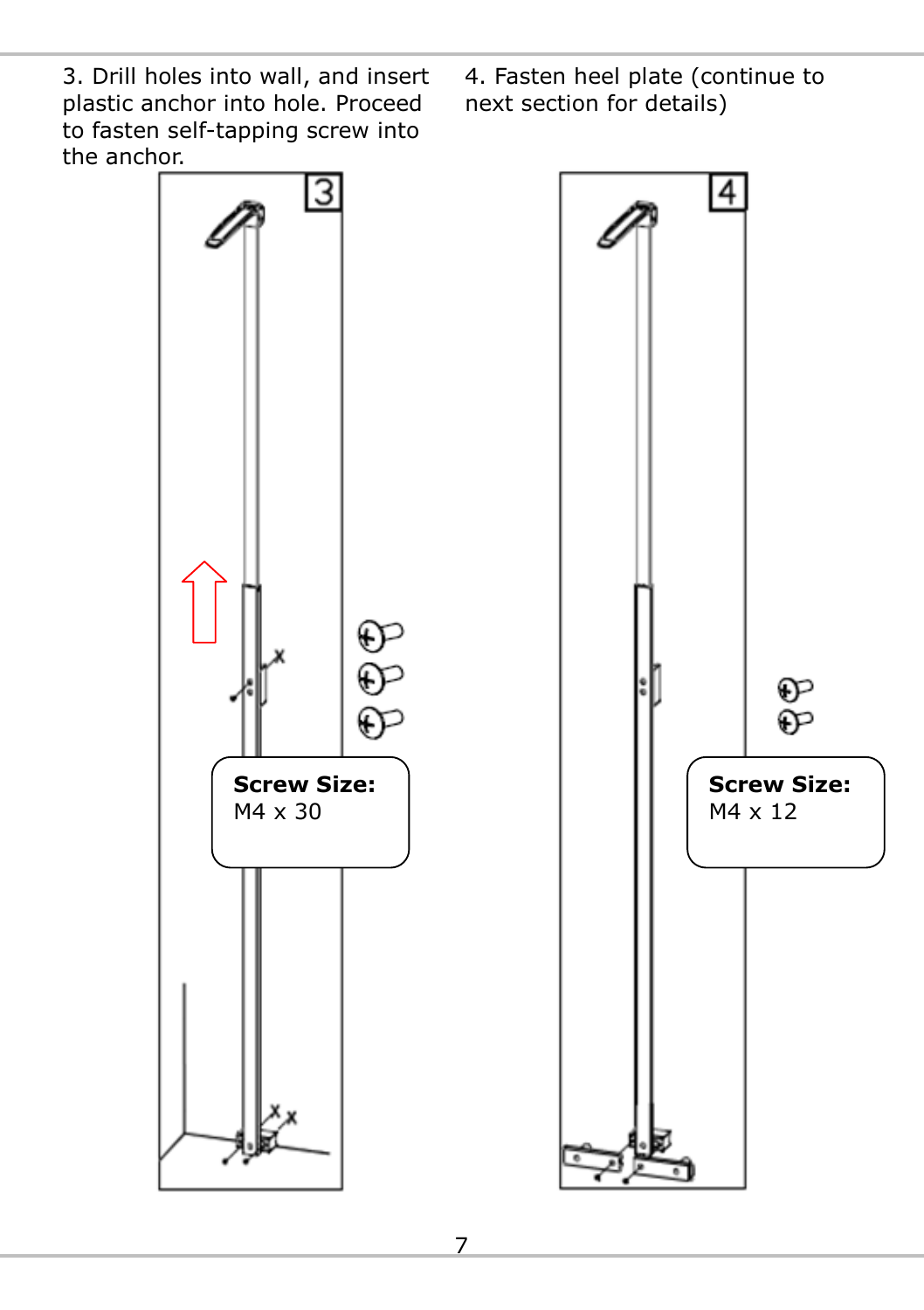#### **Assembling heel plate**

- 1. Drill two holes into wall for wall-mount block
- 2. Insert plastic anchors into holes
- 3. Attach height rod to wall-mount block using plastic anchors
- 4. Attach rubber tub and heel plate with two self-tapping screws
- 5. Attach heel plate to wall-mount block with two self-tapping screws





|               | <b>No. Accessories</b> | <b>Item</b>           | <b>Spec</b> | Qty |
|---------------|------------------------|-----------------------|-------------|-----|
|               |                        | Plastic plug          | SW-8069     | 2   |
| $\mathcal{P}$ |                        | Rubber tub            | SS-8152     | 2   |
| 3             | $\mathcal{D}$          | Heel plate            | SS-8149     | 2   |
| 4             |                        | Self tapping<br>screw | $4*12$      |     |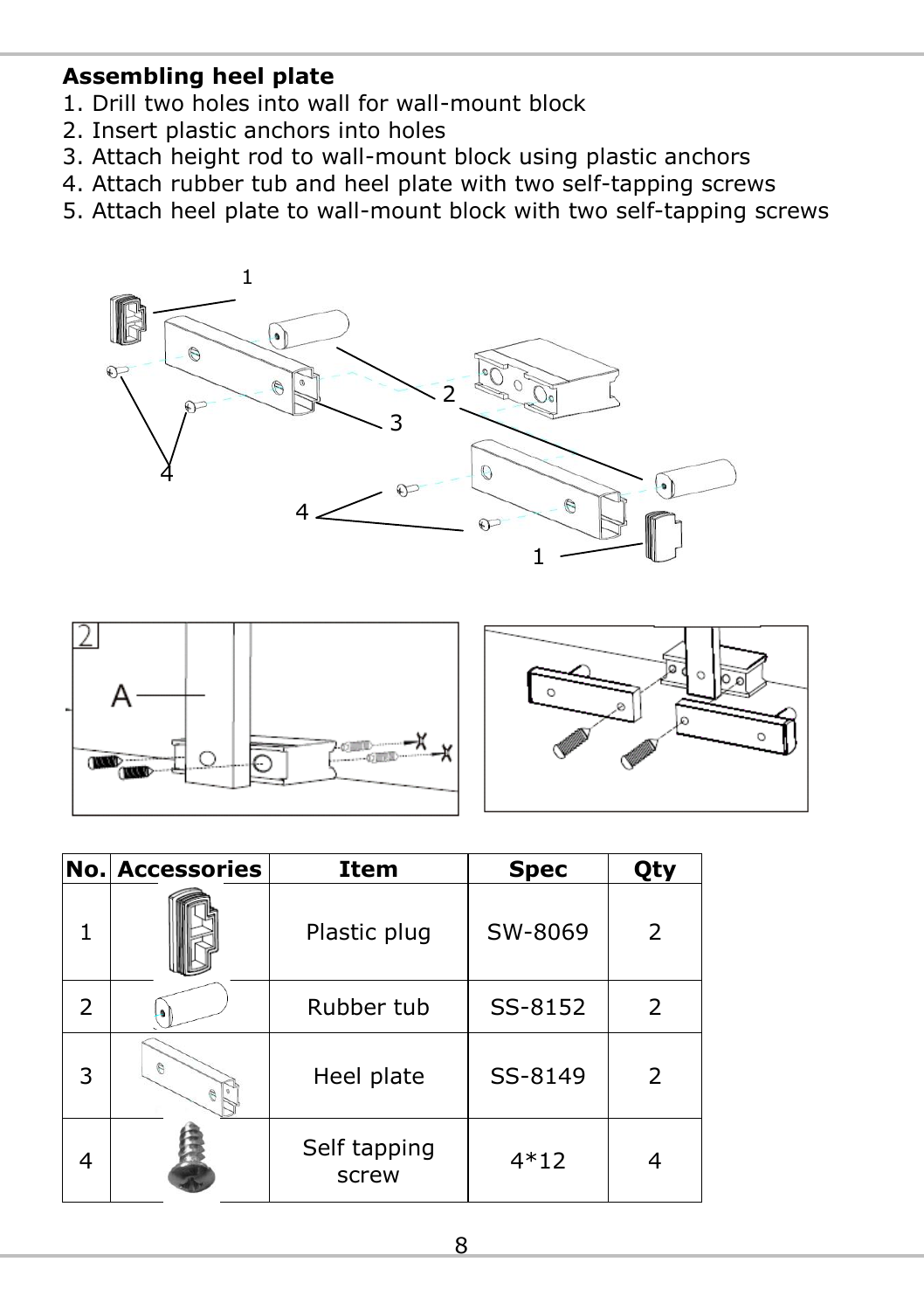<span id="page-8-0"></span>

#### **Subject height between 130-230 cm**

Height reading should be taken at point 1.

#### **Subject height under 130 cm**

For subjects shorter than 130 cm, press buckle down, press the buckle and push down on the headpiece.

Height reading should be taken at point 3.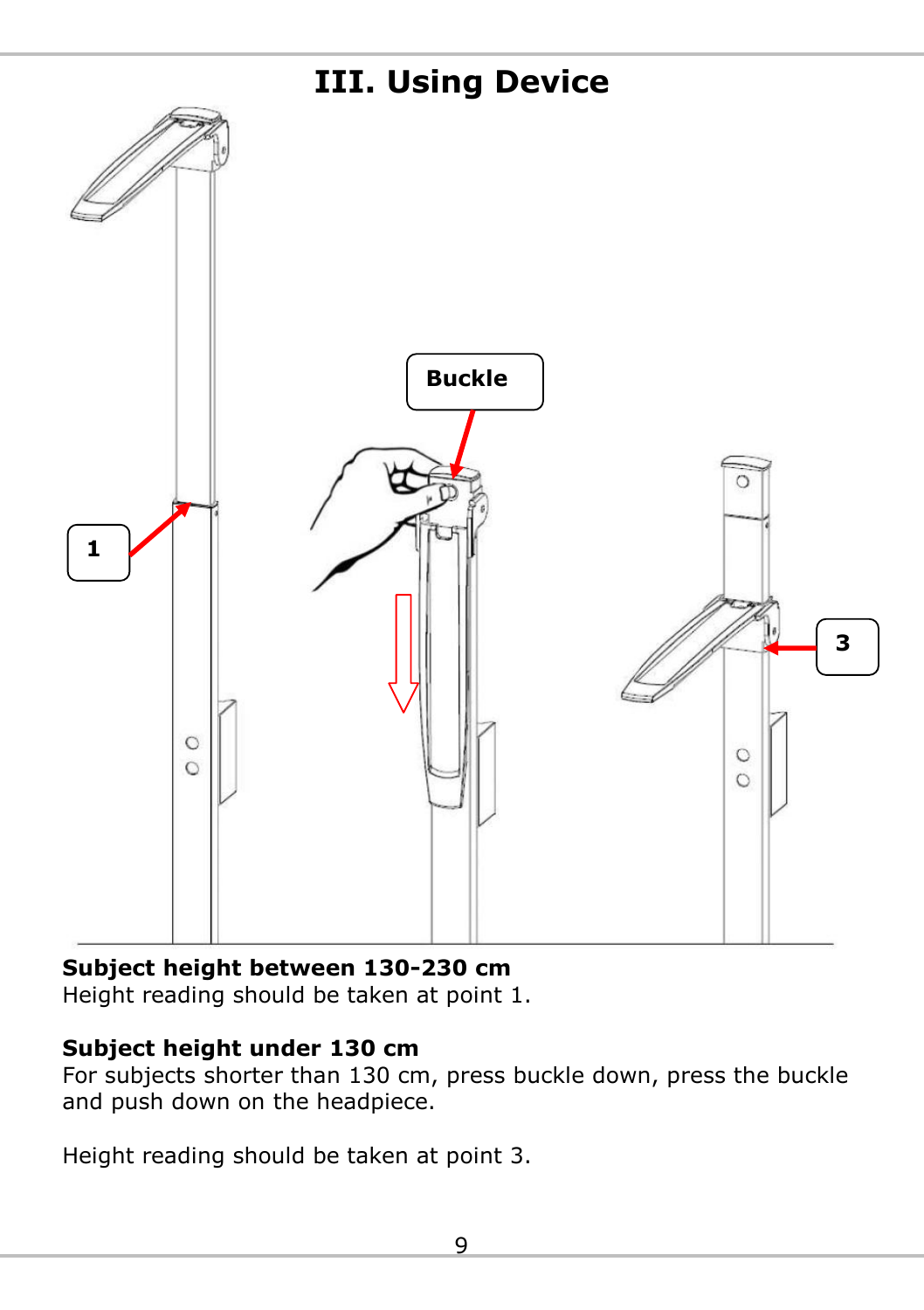<span id="page-9-0"></span>

| <b>IV. Product Specifications</b>                     |                   |                                         |  |
|-------------------------------------------------------|-------------------|-----------------------------------------|--|
| Model                                                 |                   | <b>HM230M</b>                           |  |
|                                                       | Range             | 10-230 cm<br>$4 - 90.5$ in              |  |
| <b>Height</b><br><b>Measurement</b>                   | <b>Graduation</b> | 1 mm<br>$1/16$ in                       |  |
|                                                       | <b>Accuracy</b>   | $±10$ mm                                |  |
| <b>Dimensions</b>                                     | <b>Overall</b>    | $310(W) \times 50(D) \times 2300(H)$ mm |  |
| <b>Device Weight</b>                                  |                   | About 1.15 kg                           |  |
| <b>Operation Temperature &amp;</b><br><b>Humidity</b> |                   | $5^{\circ}$ C $\sim$ 35 $^{\circ}$ C    |  |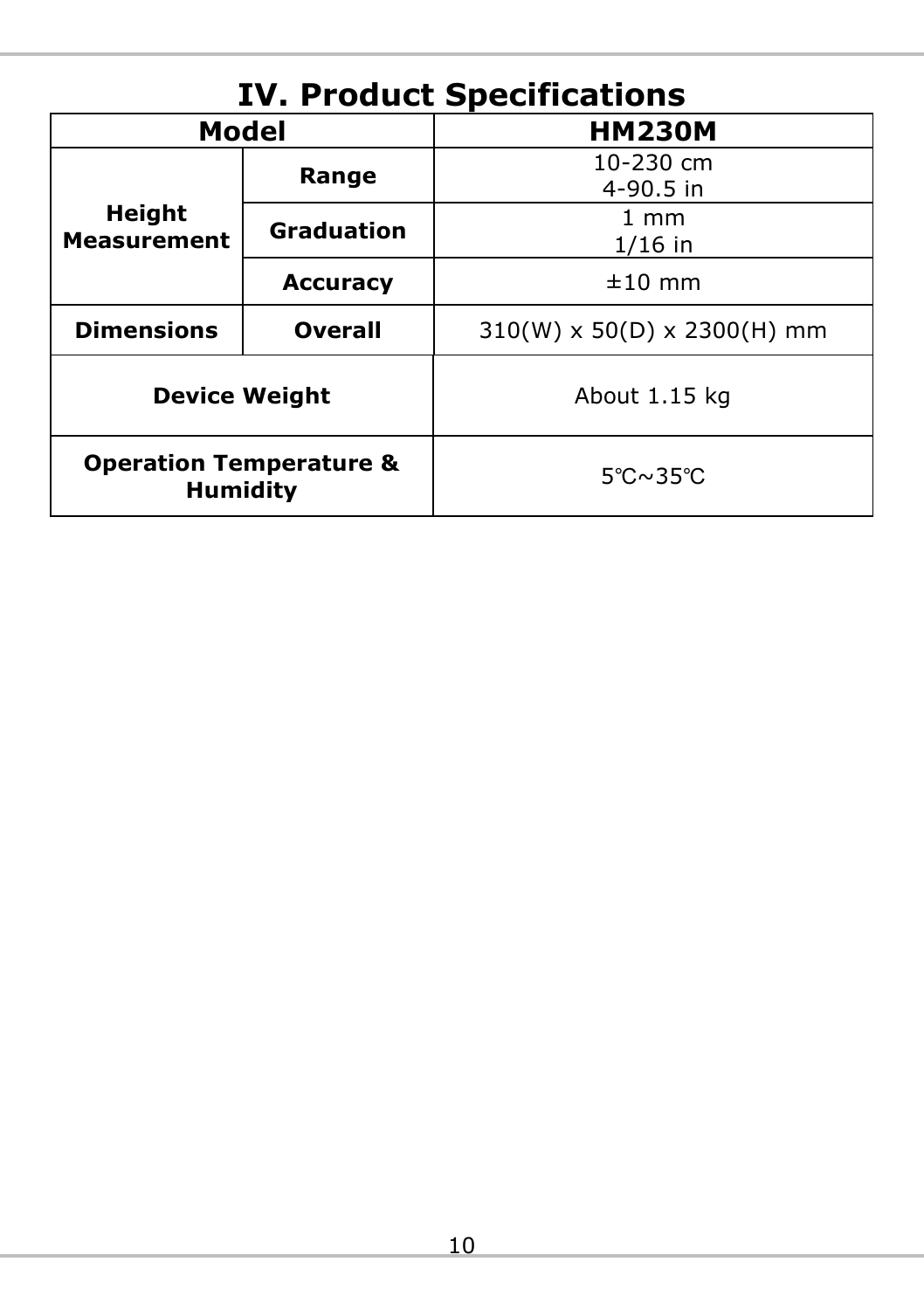### **Notes**